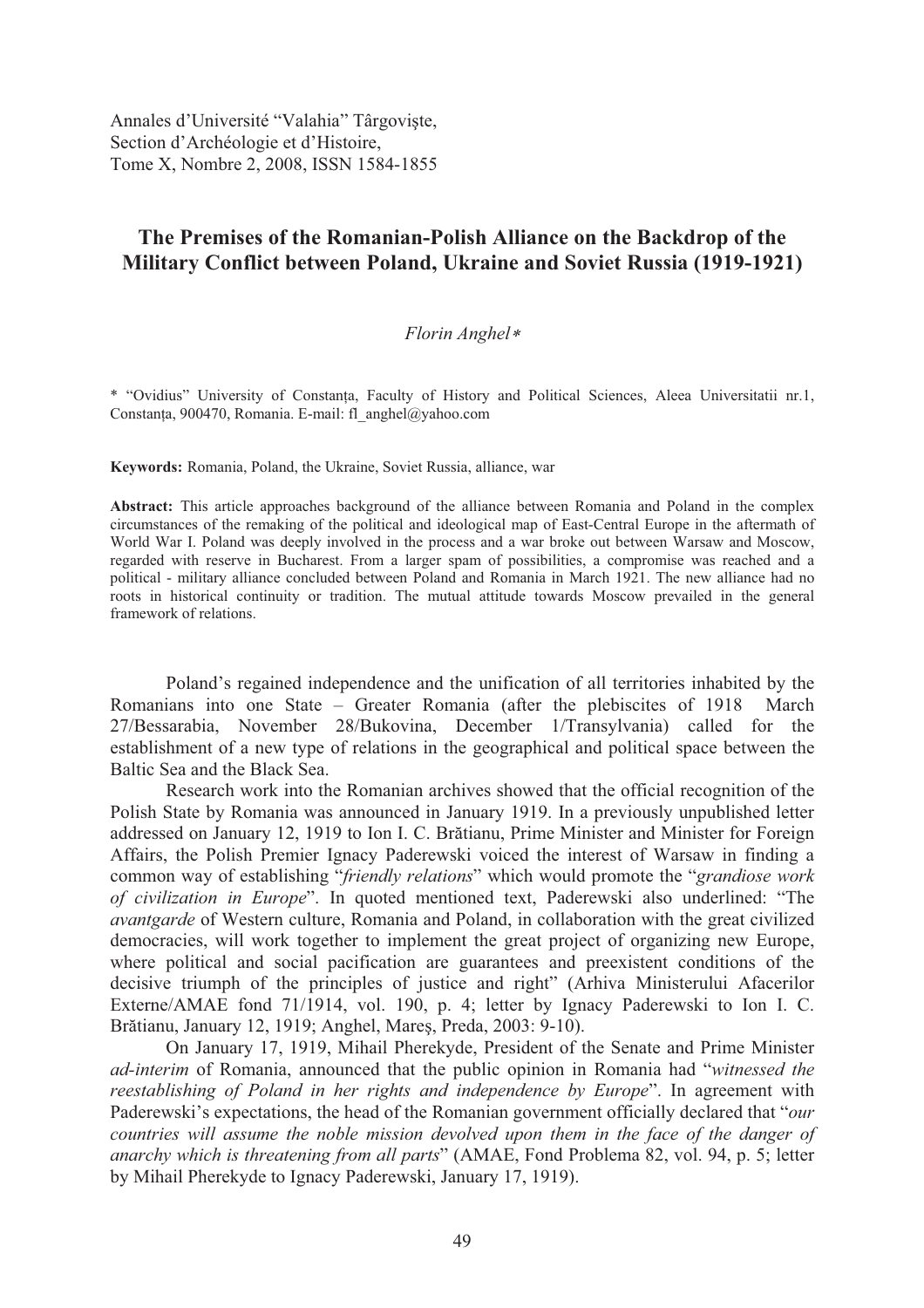Do the two texts point to a convergence of objectives, strategies and means adopted by diplomats in Bucharest and Warsaw? Certainly not. Basically, the two states had to defend a reality occurred at the end of the World War I. However, the action taken by each had its own particularities.

Romanian élites aimed and acted so as to preserve the *statu-quo* created at Versailles, under the circumstances in which her territories were claimed by neighboring state: Bessarabia, by Soviet Russia; Transylvania, by Hungary; Southern Dobroudja, by Bulgaria; part of the Banat, by Serbia.

In order to preserve the political realities of the peace treaties of 1919 – 1920, Romania also embarked upon military operations. In response to the provoking actions by the Communist government of Budapest, the Romanian troops marched into Hungary and established a military administration in Budapest in August-November 1919, undoubtedly with the consent of the Allies. Similarly, in order to prevent a territorial link between Communist Hungary and the Red Army through Northern Bukovina, Bucharest agreed to Poland's proposal of military collaboration in Eastern Galitia (Alexandrescu, Preda, Prodan, 1994; for the Hungarian standpoint Juhasz, 1979; Denize, 2003: 90-106).

The Romanian troops administered Pocutia (the South-Eastern area of Galitia) in May-August 1919 (Anghel, 1998; Anghel, 2007: 5-12; Stepniak, 1992).

The signing on March 3, 1921 of the political and military alliance with Poland was an important stage in the international evolution of Romania. It was the first treaty of alliance signed by the government in Bucharest after the end of World War I (outside the Little Entente) and, in fact, one of the only three bilateral treaties signed by Romania in the entire Inter-War period (in 1926, with France and Italy).

Bilateral negociations for the signing of treaties of alliance were lengthy and closely determined by development on the Polish-Bolshevik front. Romania's attitude changed with the progress of the Red Army. Thus, when the Bolsheviks posed a serious threat to Bessarabia (March 1920), military negotiations were held at Warsaw, in which the Romanians showed their willingness to cooperate with Poland in the implementation of the federalist project in Eastern Europe. General Tadeusz Rozwadowski's visit to Bucharest (May 1920) coincided with the success of the Polish offensive in Ukraine (occupation of Kiev). On the occasion, King Ferdinand of Romania voiced his intention to interfere directly, with military support to the Polish troops; however the plan was rejected by the Minister for Foreign Affairs, Take Ionescu, and by the leaders of the Liberal Party (Dascălu, 1991; Bulhak, 1973). The Prime Minister himself, General Alexander Averescu, conditioned negotiations for the signing of a convention upon the ending of the Polish -Bolshevik war and the acceptance of a peace between the two belligerents (Bulhak, Zielinski, 1980: 179-190; Dascălu, 1991).

Romania's position towards the Polish- Bolshevik war was based on several essential political and military issues:

- 1. The propagandistic support to Polish actions by the political class, the intellectual élites and the Romanian public opinion was evident. The press of the time- the most notable newspapers -, as well as the public stands of prominent figures testify to it.
- 2. Romania was highly interested in an international recognition of her new territorial status. The Union of Bessarabia to Romania on March 27, 1918 had been disavowed by the Bolsheviks and Nationalist Ukrainians. There is no doubt that Poland could help Romania in this direction.
- 3. Romania was extremely sensitive to revisionist actions by Hungary. Peaceful and calm relations between Poland and Hungary were a preoccupation to the Romanian government; at the same time, the Romanians firmly rejected the idea of Warsaw insisting on and mediating the relations between Bucharest and Budapest.

One may add that Romania's relations to Soviet Russia and to Nationalist Ukraine were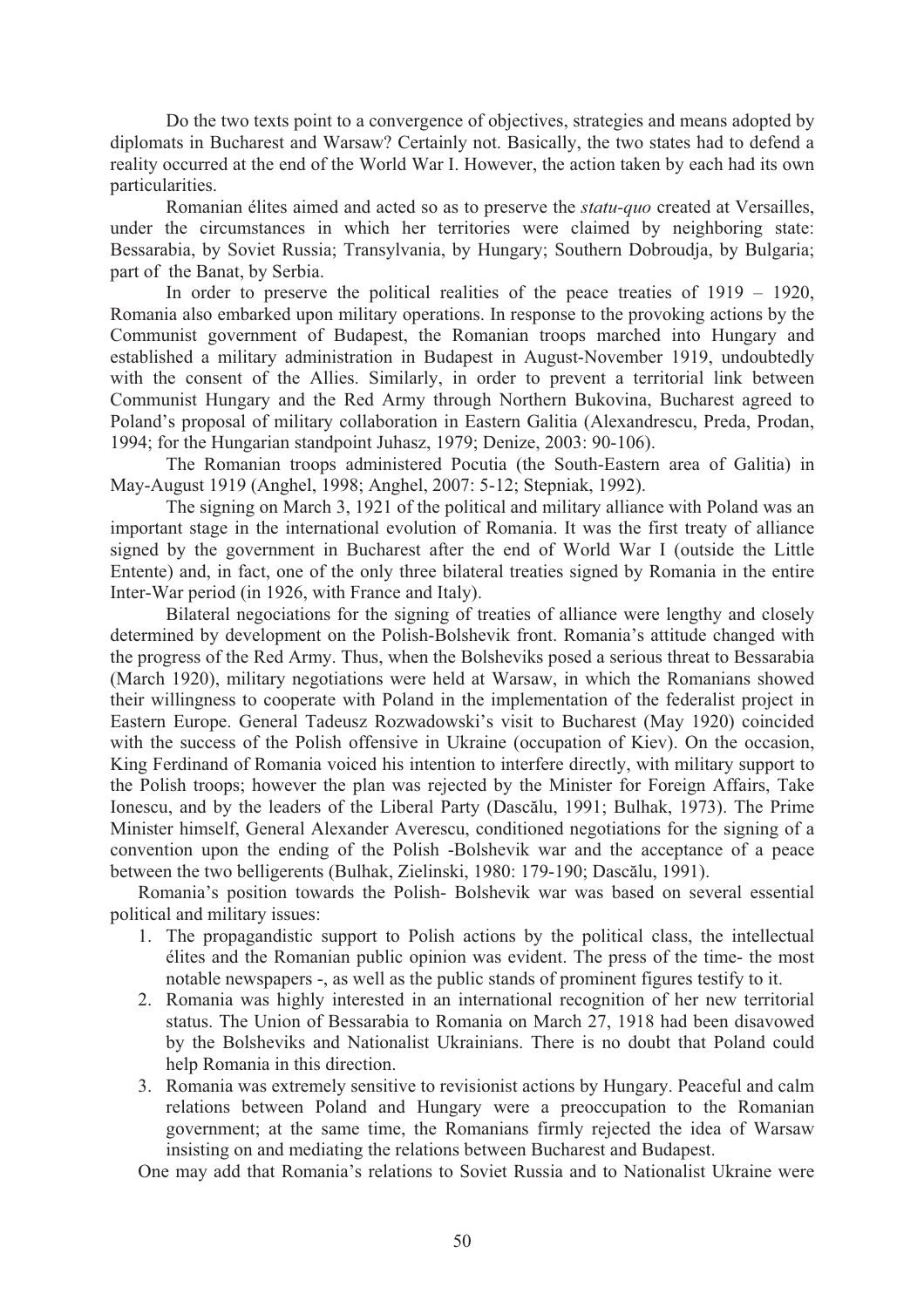constant kept at a low level; the Bolsheviks did not recognize the incorporation of Bessarabia into the Romanian State and were a constant menace at the border on the Dnestr. The Nationalist Hetman Semion Petliura made a consistent offer to the Romanian State: "*the imposed border*" on the Dnestr could become a "*permanent border*" (terms employed by Petliura himself) (AMAE, Fond 71/1914, vol. 301, p.115; Duțu, 2001: 31-50; Rotari, 2001: 51-65), provided the Romanian troops withdrew immediately from Pocutia (in the Summer of 1919) and any political and military support to Poland in the issue of Eastern Galitia was stopped (AMAE, Fond 71/1914, vol. 301, p.110). Romania rejected this offer as categorically as she had rejected the Polish projects of collaboration in the administration of Ukraine. There is information that Warsaw proposed Bucharest the establishment of a "Romanian-Polish *protectorate* in Ukraine, *under the authority of the Society of Nations*" (AMAE, Fond 71/ 1914, vol. 61, p. 8-10; Anghel, 2001: 5-9), in the idea of a common anti-Soviet front, and even the partitioning of Southern Russia on condition that the Romanians occupy the Northern shore of the Black Sea, with the port of Odessa (Moisuc, 1991: 241).

So as to collect as much information as possible on the attitude of in Polish political circles in some issues essential to Romania (especially the relations to Hungary), as well as on the military and political capacity of Poland to put up resistance against Soviet Russia, the Romanian diplomacy made at the beginning of the Summer of 1920 a survey of the Polish leaders. The minister in Warsaw, Al. Florescu, began by contacting Roman Dmowski. The leader of the National Democratic Party appeared to be an advocate of the Romanian – Polish alliance and openly rejected the idea of a Polish- Hungarian rapprochement, since he believed that "Hungary will always gravitate to Germany". Dmowski suggested to the Romanian diplomat that the government in Bucharest should oppose any support to an independent Ukraine (formula put forward by Pilsudski), as the first action of any government in Kiev would be to claim Galitia and Bessarabia (AMAE, Fond 71/1914, vol. 302, p. 60-63).

In his turn, Prince Eustachy Sapieha insiste on a novel political formula, namely an alliance among Poland, Romania and Hungary. The Romanian- Polish collaboration was considered essential to international relations in Central Europe. However, Sapieha believed that Poland would be in favor of a mediation followed by an agreement between Romania and Hungary. In answer to this daring project, Al. Florescu remarked that this proposal "*is beyond human limits*", since "*the only relations that Romania can have with Hungary are those of friendly neighborhood*" (AMAE, Fond 71/1914, vol.61, p.137-138), under the circumstances in which tension and diffidence prevailed in the relations between the two countries. The Polish Minister for Foreign Affairs Stanislaw Patek offered the Romanian Minister to Warsaw a general plan of military operations and political reorganization of Ukraine which, undoubtedly, did not convince. The conclusion to be reached was that Poland could not be trusted in her capacity to put up resistance against Soviet Russia or in her ability to organize Eastern Europe – be it into a federation. It is in fact what Al. Florescu transmitted to Bucharest on June 1, 1920: *"For the time being, close friendship and permanent contacts with Poland; however, not political agreements"* (AMAE, Fond 71/1914, vol. 302: 59).

The bilateral Romanian- Polish alliance settled on March 3, 1921 was a politicalmilitary project with no roots in historical continuity or tradition. The mutual attitude towards Moscow prevailed in the general framework of relations. No less true is the fact that some essential strategic elements were taken into consideration by the Romania, when settling this alliance. Perhaps this is why Bucharest looked with reserve upon the Polish campaign in the East and did not participate in the plans of federalization of Eastern Europe. Quite telling for the Romanian perception of the Polish- Bolshevik conflict is a confidential report by the Romanian Minister for Foreign Affairs, addressed to the Prime Minister on November 7, 1919: "*the Poles do not wish to forget their past, they are hypnotized by the idea of their historical borders. Intoxicated with the memory of their past grandeur, the Poles are even*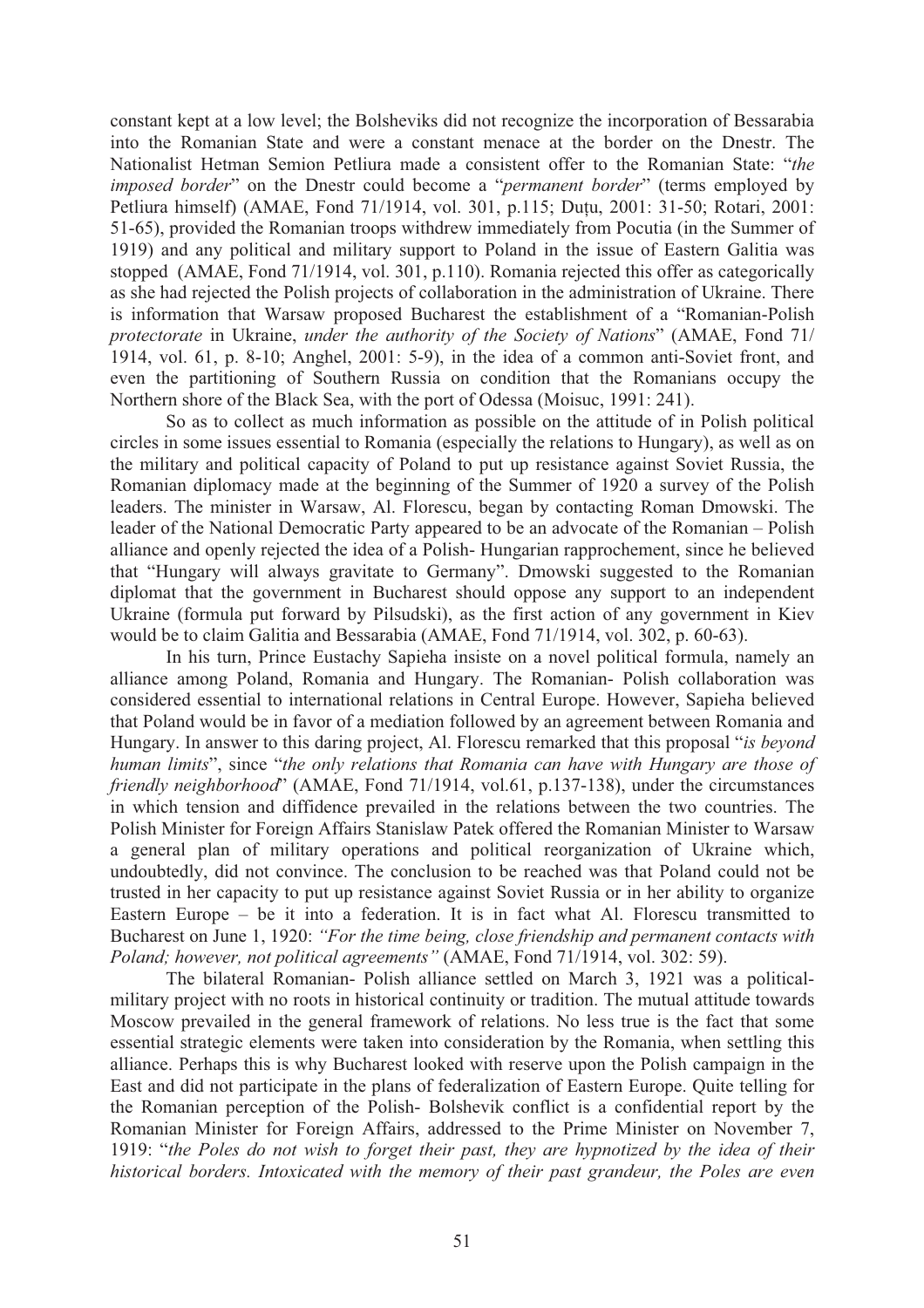*more intoxicated with the success, quite deserving, although somewhat easy, of their armies*  which are making their way into the heart of Russia, without much resistance. It seems that *the Poles do have a clear idea about a line not to be crossed*" (AMAE, Fond 71/1914, vol. 61, p. 39).

Based on these testimonies, we can explain the differences among the official, public support to Poland's actions in the East (including diplomatic and military measures, as in the case of Pocutia) and the reluctance to become directly involved in the conflict against the Soviets and Ukraine.

The memoirs or journals kept by the Romanian political figures of the time testify to the sympathy for the Polish cause. Reference is made here especially to Queen Maria (Maria, Regina României, 1996), the Prime Ministers - Ion I. C. Brătianu and General Al. Averescu -, the Minister for Foreign Affairs Take Ionescu (Take Ionescu, 1921) or the prominent scientist and politician N. Iorga (N. Iorga, 1940). One should necessary add here the consistent efforts by the Polish Minister to Bucharest, Count Aleksander Skrzynski, to obtain the needed support. Skrzynski's relations to the Romanian elite, the Royal Palace (especially Queen Maria, an advocate of the idea of a common border), the political and university circles, and the leadership of the most prominent newspapers in Bucharest contributed no doubt to a better strengthening of bilateral relations. The key moments in the Polish- Bolshevik war, especially the occupation of Kiev and the battle at the gates of Warsaw, greatly aroused the interest of the Romanian public opinion. As a rule, Romanian newspapers published on the front page the latest news from inside the country or abroad with direct implications on the situation in Romania (the military campaign in Transylvania and Hungary of May- November 1919 or the daily squabbles with the Bolshevik bands on the Dnestr, in Bessarabia). However, the war waged by Poland became a major topic to the Romanians, and the developments on the front, as well as the talks and negotiations carried out by Warsaw with the Allies and the Bolsheviks became widely publicized in the Romanian press.

In order to bring the light the clear intentions of the Romanian diplomacy towards Poland, we wish to bring into discussion two other events that occurred at the end of the military Polish – Bolshevik conflict, in the autumn of 1920. To begin with, Romania got over the press campaign of "Rzeczpospolita" against the Romanian Minister for Foreign Affairs Take Ionescu. With as a starting point the idea of rejecting the plan of the Little Entente with 5 participants, as promoted by Take Ionescu, the Polish newspaper launched a heavy and unprecedented attack against the Romanian dignitary in its issue of October 7, 1920: "*when the Bolsheviks armies were marching into Poland and when the public opinion in Bucharest was overexcited with the fact that the government was considering the possibility of offering us assistance, the newspapers inspired by the Romanian Minister for Foreign Affairs sweetly explained that despite all the love for Poland, Romania could not take such an unwise step*" ("Rzeczpospolita", Warszawa, 7.10.1920). It was already demonstrated that things stood differently.

In addition, at the beginning of November 1920, Take Ionescu made an official visit to Warsaw, in an effort to persuade Poland to enter the Little Entente and, on the other hand, to review the project of bilateral conventions of alliance. The Minister for Foreign Affairs, an advocate of the Polish cause in Galitia before Paris, was very interested in the progress of negotiations with the Soviets and the future Romanian- Polish policy towards the Soviets (Xeni, 1933); at the same time, the idea of collaboration despite the tensions with Hungary (for Romania) or Czechoslovakia (Poland) was decisively triumphant.